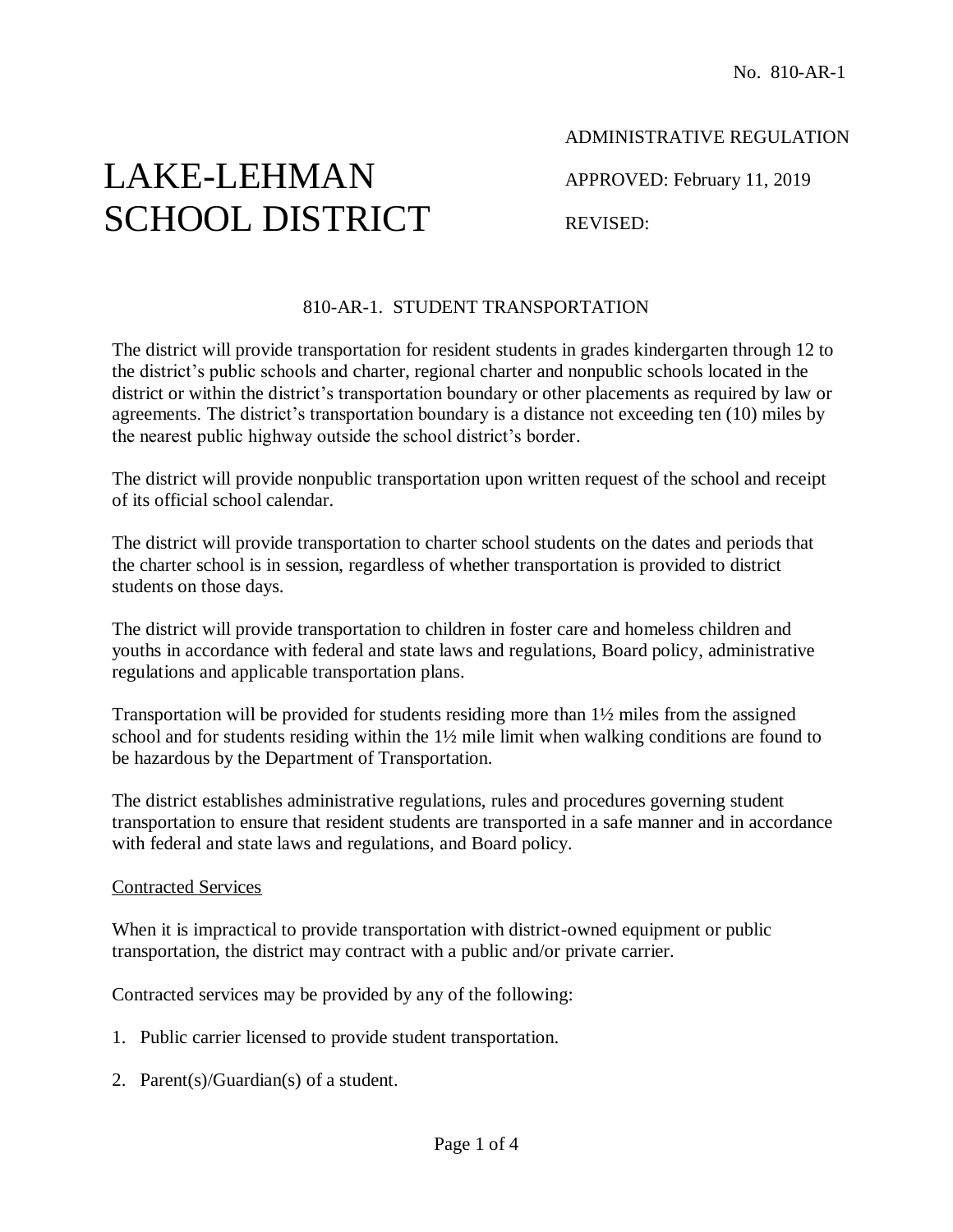- 3. Public school district.
- 4. Nonpublic school entity.

A contractor that provides transportation services for the district must submit evidence of liability insurance in the amount required by the district and must meet all requirements of the Pennsylvania Department of Transportation and the Pennsylvania Department of Education.

All contracts for transportation services must be approved by the Board.

#### General Rules

Only resident students, district representatives and authorized riders will be allowed on or transported in an approved school bus or school vehicle.

No pickups or discharges of students will be made at residences outside of district boundaries except as authorized by Board policy or the Superintendent.

Students will be picked up and discharged at the same bus stop, and only students scheduled on the bus run are allowed on that bus or school vehicle, unless a change is approved by the Superintendent or designee.

Students with disabilities will be provided transportation in accordance with the student's individualized education program (IEP) or Section 504 Service Agreement.

Bus/Vehicle drivers may assign seats for all students on his/her bus or vehicle.

#### Transportation Supervisor

The Transportation Supervisor is directly responsible to the Superintendent for the efficient and safe operation of the district's transportation system.

The Transportation Supervisor is responsible to supervise assigned staff and to ensure the following responsibilities are completed on an annual basis:

- 1. Maintain records required for resident students transported to and from district, charter and nonpublic schools.
- 2. Make and submit required reports regarding district transportation, including cost of operation.
- 3. Determine, prepare, distribute and post established bus routes after Board approval. Preparation of routes should be developed in consideration of the requirements of law, safe transportation of students, school attendance assignment and economic efficiency.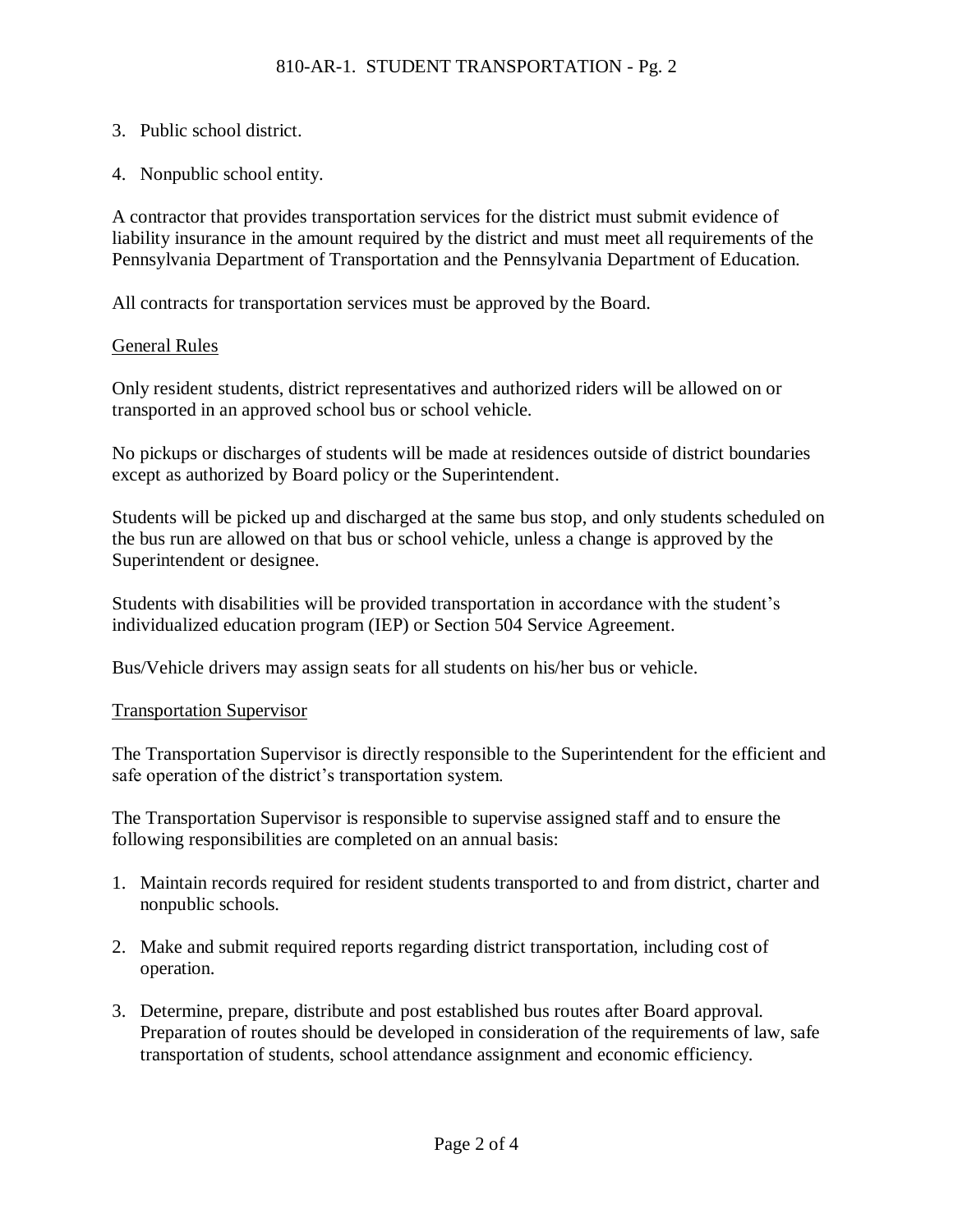- 4. Determine distance from students' homes to pertinent school bus loading zones, to include the distance between stops necessary to allow driver to activate eight-way lighting, unless determined unsafe by the Transportation Supervisor.
- 5. Maintain a list and make accommodations for students requiring special transportation.
- 6. Provide drivers with information and training related to students with medical conditions which may require emergency response, as necessary.
- 7. Provide drivers with an emergency contact list and first aid procedures.
- 8. Maintain a file for each driver that includes employment record, license information, physical examination certificate, training documentation, driver statistics, safety record, accident history, incidents and complaints.
- 9. Provide appropriate training for all new and current drivers.
- 10. Schedule and direct the conduct of two (2) bus evacuation drills in all buses within the required time periods.
- 11. Ensure compliance with all federal and state specifications for school buses**/**vehicles and requirements for first aid kits, fire extinguishers, traffic flares and other safety features.
- 12. Develop and implement an efficient system of maintenance and replacement for all district transportation vehicles designed to meet federal and state specifications and to maximize safe and efficient operation and durability.

#### Bus**/**Vehicle Drivers

Safety of students is the drivers' primary responsibility. Drivers will maintain orderly student conduct, obey all applicable laws and posted speed limits, and remain with the bus/vehicle when students are aboard.

Each driver will receive a list of students who will ride the bus/vehicle and a detailed route that shows each stop; special instructions; and driving hazards, dangerous intersections, etc.

Each driver will routinely conduct a visual check of the bus/vehicle to make certain all lights are operational and the bus/vehicle is safe for road use.

Drivers will maintain established bus schedules unless student safety, traffic, detours or road conditions require schedule adjustments.

Drivers are responsible to report to the Transportation Supervisor any unsafe conditions at bus stops and on bus routes, and any malfunction or required maintenance for assigned vehicles.